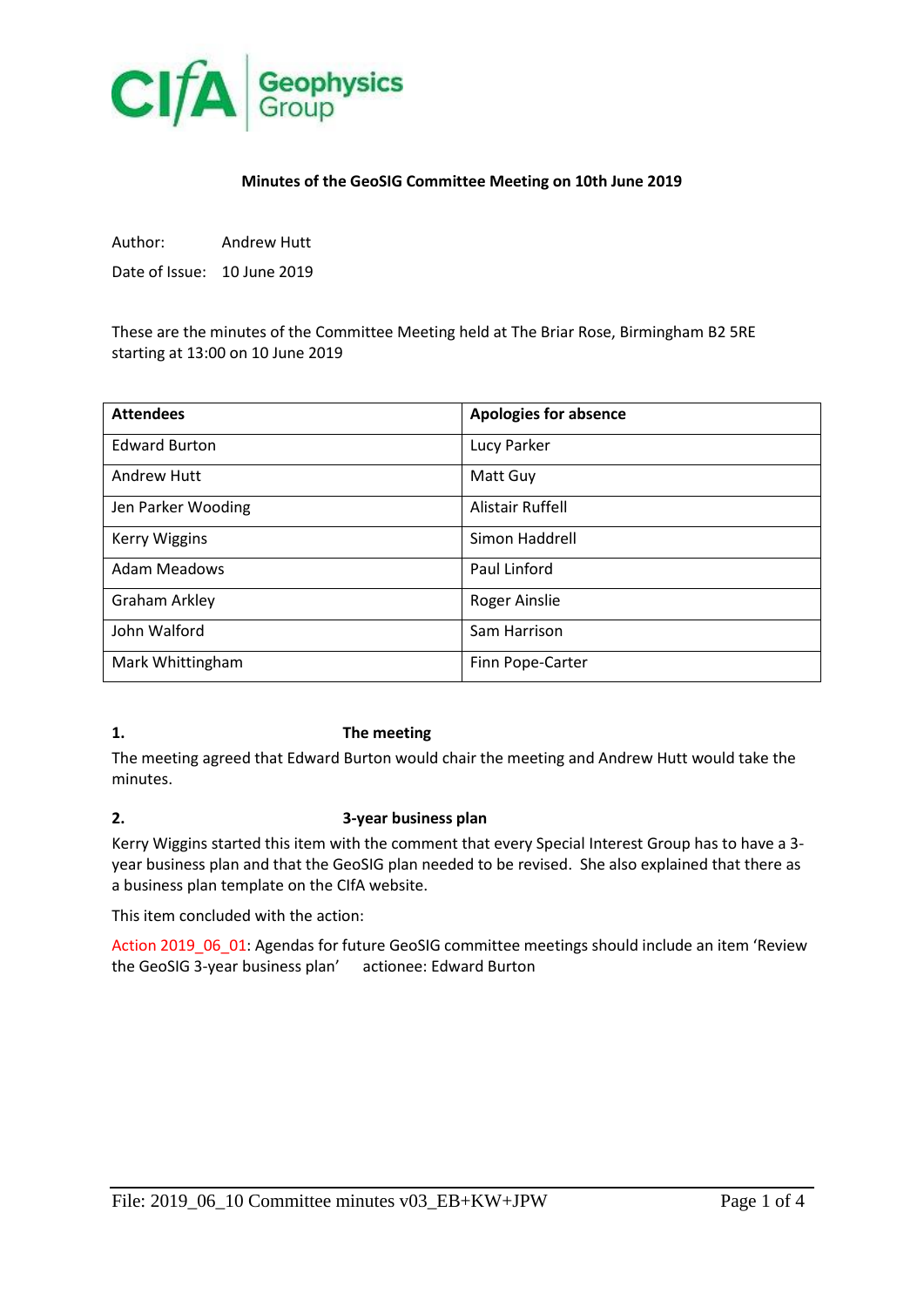# **3. Geophysics guidance update**

#### *1. CIfA 2019 follow up questionnaire summary*

Mark explained that he believed that Lucy was as still working on a summary of the questionnaires that had been received. He had a preliminary look at the results and this showed

- 1) Responses from geophysicists generally indicated that they did not feel a need to change the work working practices
- 2) Generally development control and consultants were more keen for clearer guidelines and were interested in ways to help them better assess the geophysical reports and data quality.

### *Updating the Guidelines*

Edward Burton made a presentation (which had been compiled by Matt Guy) on the options for updating the Geophysics standards and guidelines. During the discussion the following points were agreed.

- 1) The EAC Guidelines were not specific to current UK commercial practice
- 2) Issuing a version of the EAC Guidelines with annotations to reflect UK commercial practice was not an option because the EAC Guidelines are already a weighty document and the UK annotations would not stand out clearly enough so nobody would refer to them
- 3) Jen Parker Wooding made the point that the CIfA Standard and guidance can be reviewed and amended but that changes will need to go out for consultation and, if substantial may require Board approval. She advised that reviewing the S&G would be a good project to undertake in addition to the creation of additional guidance to help support them potentially.
- 4) Jen Parker Wooding made the point that other groups were creating web-based tools kits to supplement their guidelines and this may be channel that GeoSIG would like to use to communicate its recommendations for additional guidance alongside an update of the S&G.

#### *Starting work*

There was a discussion on how to start work on the guidelines

Graham Arkley offered to read through the EAC guidelines and make a list of the key points relevant to UK Commercial practice and to circulate his findings to the Committee for discussion. Mark suggested that this activity also be completed by all GeoSIG Committee members, Kerry suggested involving the wider membership as well

Action 2019\_06\_02: All committee to produce a list of key points from the EAC guidelines

Action 2019\_06\_03: Mark Whittingham to write to GeoSIG members suggesting they read through the EAC guidelines and a list of key points to the committee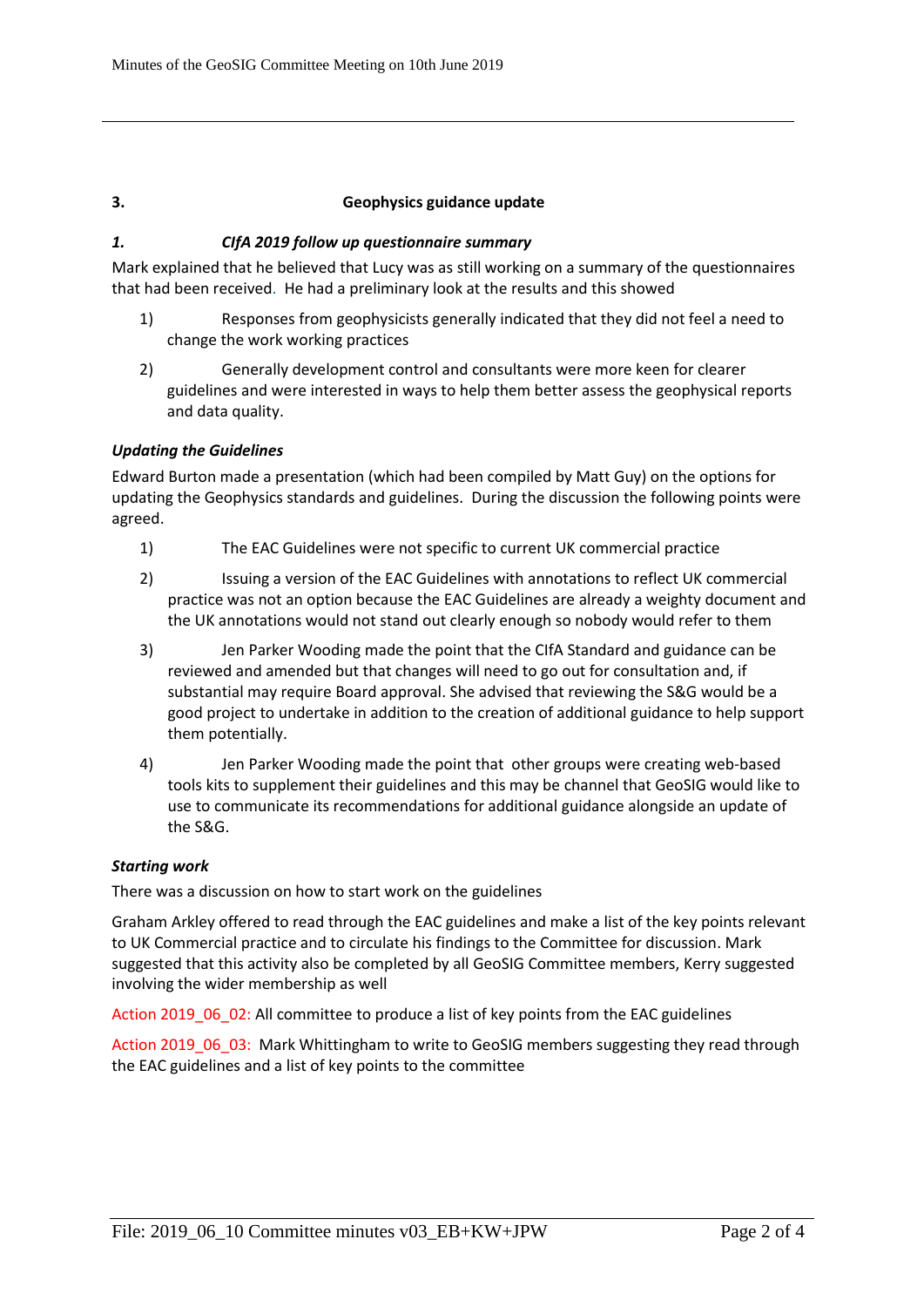# **4. Communications**

At this point in the meeting there was a diversion from the agenda to discuss communications: within the GeoSIG committee, to and from GeoSIG members and between CIfA special interest groups. The following was agreed:

#### *Communications within the GeoSIG committee*

It was agreed that email was the primary communication channel between committee members until we can find something better. Mark made the following recommendations:

- If you have an email addressed to you: you must answer it even if that is just to acknowledge that you have seen it
- If you are copied (cc'd) on an email: you don't have to reply but you can if you want to make a contribution

It was agreed that committee meetings organised by Edward Burton should be over Skype every two months, the exact time being organised via a Doodle poll.

Action 2019\_06\_04: Edward Burton to organise the next committee meeting in early July using this approach

### *Communication to and from GeoSIG membership*

GeoSIG members can email the committee via the GeoSIG email address

Action 2019 06 05: Mark Whittingham to notify the GeoSIG members of this facility

#### *Communication with other CIfA special interest groups*

This was not discussed further.

#### **5. Skills and Training**

There was a discussion on skills and training. As a result, it was agreed that while the Competency matrix was relevant for CIfA registration, a separate set of roles and skills needed to be defined to identify the roles, knowledge and skills needed by geophysicists working on a survey

Action 2019\_06\_06: Graham Arkley agreed to produce a draft

# **6. Assessment of Registered Organisations (ROs)**

Kerry Wiggins briefly explained the processes for registering as a registered organisation and inspecting a registered organisation for compliance. The points she made were: that a registered organisation can register declaring that they offer one set of services. During their three year period of registration, they can subsequently decide to offer other services which will usually not be reviewed until their next application and inspection. and that much of the factual information presented on the application form is taken on trust as Registered Organisations are bound by the *Code of conduct*. Having said that she asked the GeoSIG committee for questions she should be asking registered organisations offering geophysics services.

Kerry asked if all of the GeoSIG committee could look over the RO procedures / criteria on the CIfA application form (available from the website [https://www.archaeologists.net/join/organisation\)](https://www.archaeologists.net/join/organisation) where they relate to geophysical companies and give her feedback.

Action 2019\_06\_07: Questions concerning the quality of geophysics work to be sent to Kerry Wiggins by  $1^{st}$  August - John Walford agreed to lead on this